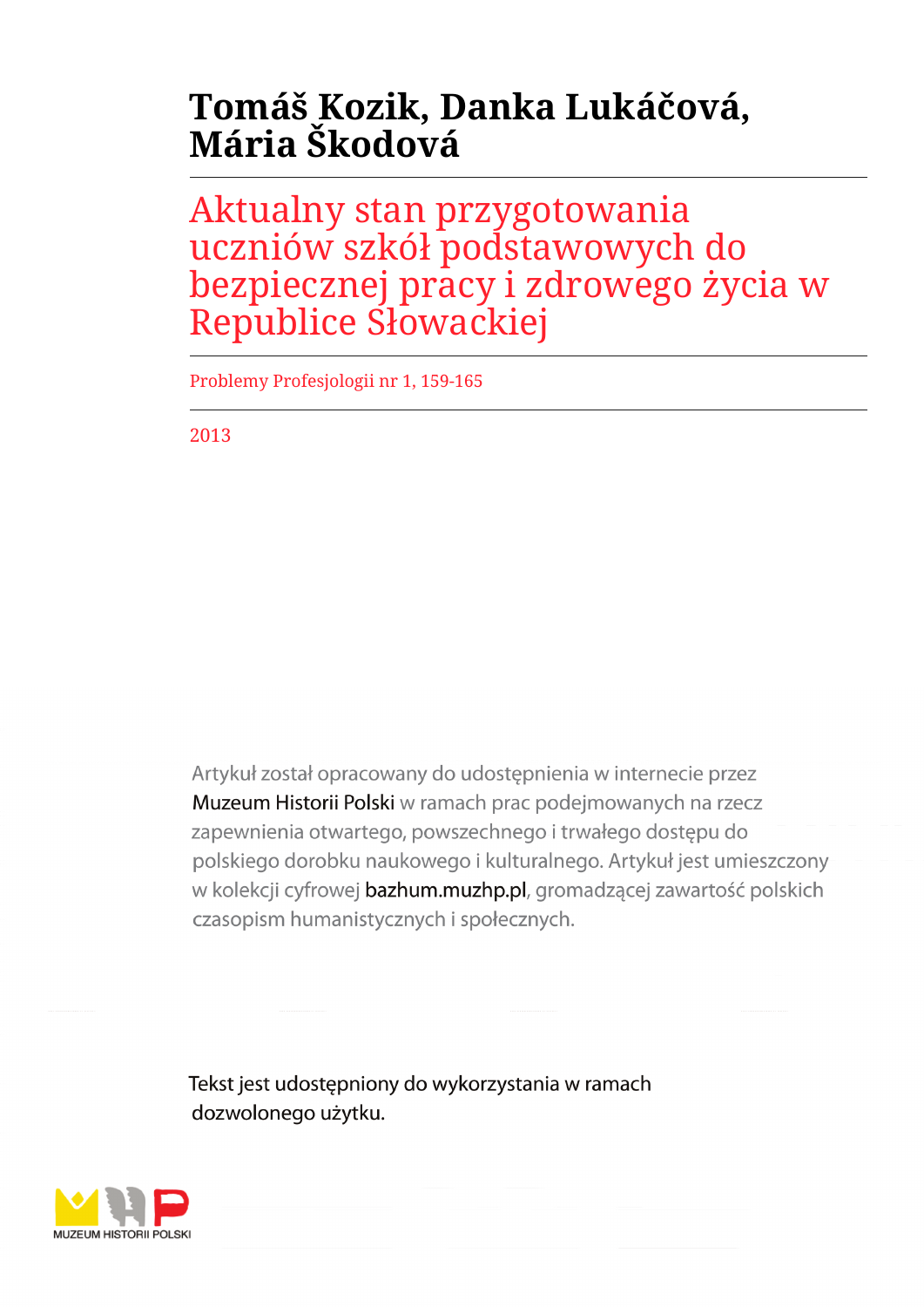**Problemy Profesjologii 1/2013**

Tomáš Kozík Danka Lukáčová Mária Škodová

# **CURRENT STATUS OF THE PRIMARY SCHOOL PUPILS' PREPARATION FOR SAFE WORK AND HEALTHY LIFE IN THE SLOVAK REPUBLIC**

# **AKTUALNY STAN PRZYGOTOWANIA UCZNIÓW SZKÓŁ PODSTAWOWYCH DO BEZPIECZNEJ PRACY I ZDROWEGO ŻYCIA W REPUBLICE SŁOWACKIEJ**

### **Abstrakt**

Otázky bezpečnosti žiakov počas ich prítomnosti na výchovno-vzdelávacom procese na školách a v školských zariadeniach nadobúdajú významnú spoločenskú aktuálnosť. Napriek neustále rastúcej závažnosti uvedenej problematiky nie je týmto otázkam zo strany spoločnosti venovaná primeraná a ich významu zodpovedajúca pozornosť. Chýba ucelený systém výchovy žiakov v oblasti BOZP (Bezpečnosť a ochrana zdravia pri práci) a celoživotného vzdelávania pedagógov a výchovných pracovníkov základných škôl s aktívnym pôsobením na rodičov žiakov.

#### **Abstract**

Safety issues of pupils during their presence in the educational process at schools and school facilities acquire important social topicality. Despite the ever-increasing seriousness of the problem, society does not give appropriate and adequate attention to the importance of these safety issues. There is an absence of comprehensive system of education and training of pupils in area of OSH (Occupational Safety and Health at Work) and lifelong education of teachers and educators of elementary schools with an active impact on the pupils' parents.

## **Introduction**

One of the main priorities (of European Union) in the care of healthy human development, which has reflected in the research area for the period  $2014$  to  $2021$  is a "security". Security is a very broad term that encompasses a wide range of interests troublesome. When we talk about safety in relation to man, with respect to factors that affect the quality of his life, we are interested in particular his safety at work and in freetime, outside the workplace, at home. (Sinay, J., 2011).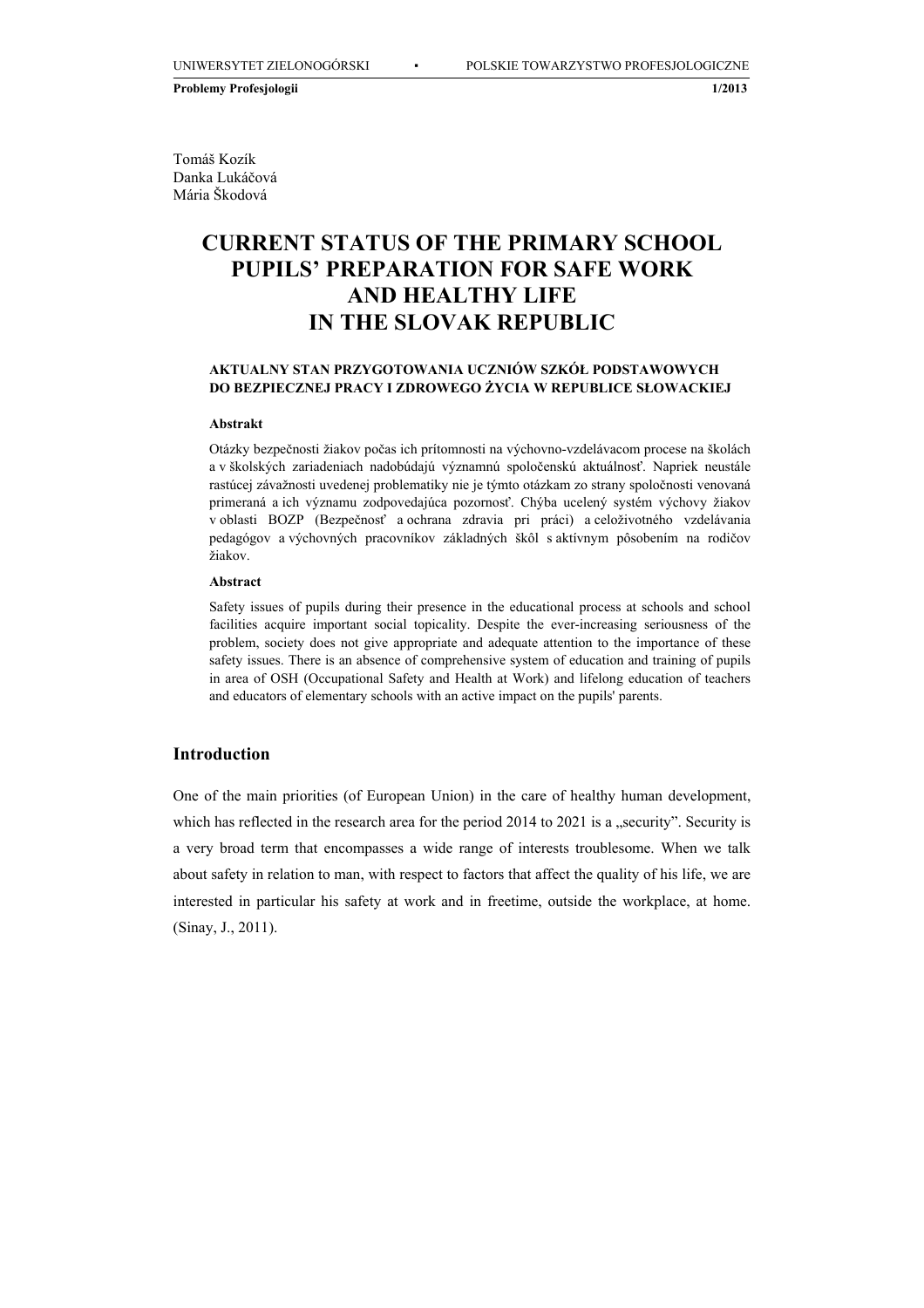It is thus lawful and justified as a matter of individuals conduct safety education, population education when this started, with what content and what organizational and educational methods applied.

### **Child in preschool**

In the third year of a child's life, a child is emotionally bound to its closest family members, especially the mother. After the third year of life, the child shall take a broader view of family background.It goes beyond the family environment and creates a contact with other children. Child's personality begins to mature. It assumes the independent activities, such as dressing, washing, dining and more. Many of these activities are becoming, on the basis of their adoption, lifelong habits. If a child at this age learns them properly there is a great likelihood that they will follow it throughout its life and will have a positive impact on the development of other activities, habits. Therefore it is natural and necessary to begin to educate and prepare the child to a safe existence, to have a healthy life in this age.

In this period of life of a child, his education, certainly the most important task belongs to the parents. And then there are educators, whether family or educators working in public and private facilities. By law n.124/2006 Coll. about safety and health at work and on amendments to certain laws, which can be applied to conditions and safety and health training and education, the director of the kindergarten obliged to look after the health and safety of children and all who are with the consent of the workplace and its premises. (Act no. 124/2006 Coll.).

A typical feature of the child in his preschool is his physical activity and curiosity. Child in contact with the environment draws inspiration that a parent or educator appropriately and properly develops it and thus contributes to the successful development or suppresses it if it could endanger his health or future development or the immediate safety. (Piaget, J., Inhelder, B., 1993), (Langmeier, J. Krejčířová, D., 1998), (Jakabčic, I., 2002) OSH in the primary and lower secondary level of the elementary school.

At the level of primary education is not taught specific subject that is primarily focused on the issues of health and safety at work, particularly focusing on specific school-age children.

In elementary school, the students become familiar with the school rules and safety regulations at the beginning of the school year in the initial hours. Students with their signature confirm, except for the first year, that they understand the school rules, safety precautions, and they were familiar with the safety behaviour at school.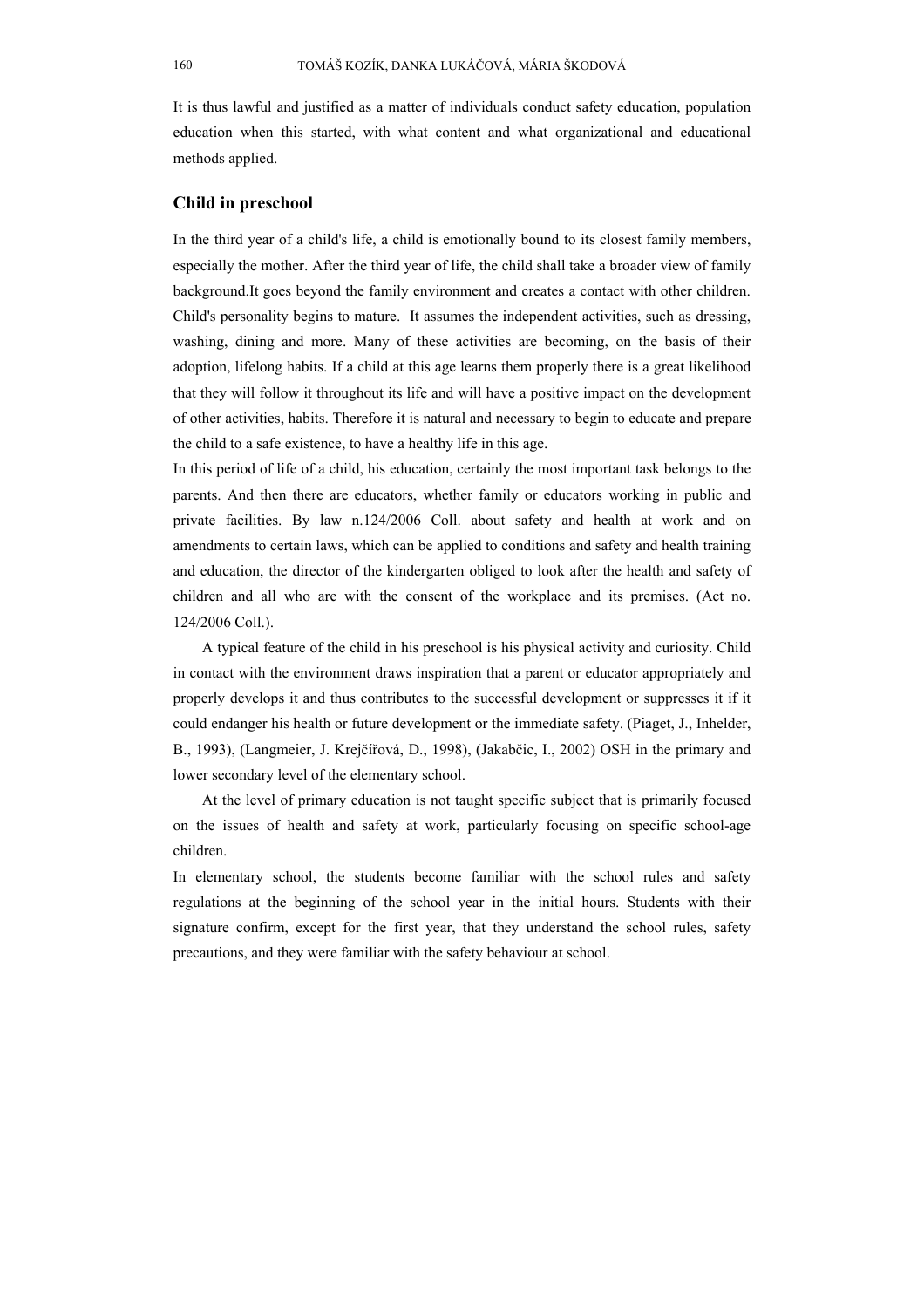In lower secondary education is also in the framework curriculum separate subject with a focus on health and safety. The national education program, which is valid from 2008 introduced the system of teaching cross-cutting themes that can be taught in several subjects. (Www.statpedu.sk).

One such topic is also Traffic education on road safety. The role of education on road safety in school is gradually prepare children for independent movement on the road – as pedestrians or cyclists – and it is necessary to bear in mind the aspect of the education of future motor vehicle drivers. Implementation of a learning activity takes place on the premises of the school, the children's traffic playground or in safe areas around the school. Another cross-cutting theme oriented to the area of safety and health at work is the protection of life and health. Protection of human life and its integrated health attitudes, knowledge and skills of students to protect the life and health in emergency situations that may arise due to unforeseen factors threatening the man and his surroundings. Education is focused on medical training, civil defence, movement and picnics focusing on topography – orientation in the field.

Planning and ensuring the evacuation of schools and school facilities in the Slovak Republic is governed by Methodical guideline n.11/2008-R of 10. September 2008. In addition, to help head teachers there is magazine called civil protection and there is a CD with the information necessary to educate students, which is issued by the Civil Protection of Slovakia.

School strives to prepare each individual to live in an environment in which it is located. The prerequisite for this is constantly learning through movement at the outdoors. Cross-cutting themes focus on mastering situations pupils and their teachers, which arise under the influence of industrial and environmental accidents and natural disasters. Mastering these topics also helps students cope with unfavourable conditions in situations arising from unforeseen circumstances, such as terrorism or other threats to the citizens of our state. The students should meld itself to the problems of the protection of their health and life, also health and life of other people. This is necessary to give students theoretical knowledge, practical knowledge to help them acquire knowledge and skills in self-protection. Train them in assisting others in case of threat to life and health, to develop pupils' moral qualities, forming the basis of patriotic and national feeling, to form the preconditions to achieve greater physical fitness and total body resistance to physical and psychological stress in difficult life situations. (Www.statpedu.sk).

Administratively, the training of cross-cutting themes is addressed in two days under so. Assigned exercises. The first day, the theoretical training in the range of 5-6 hours the next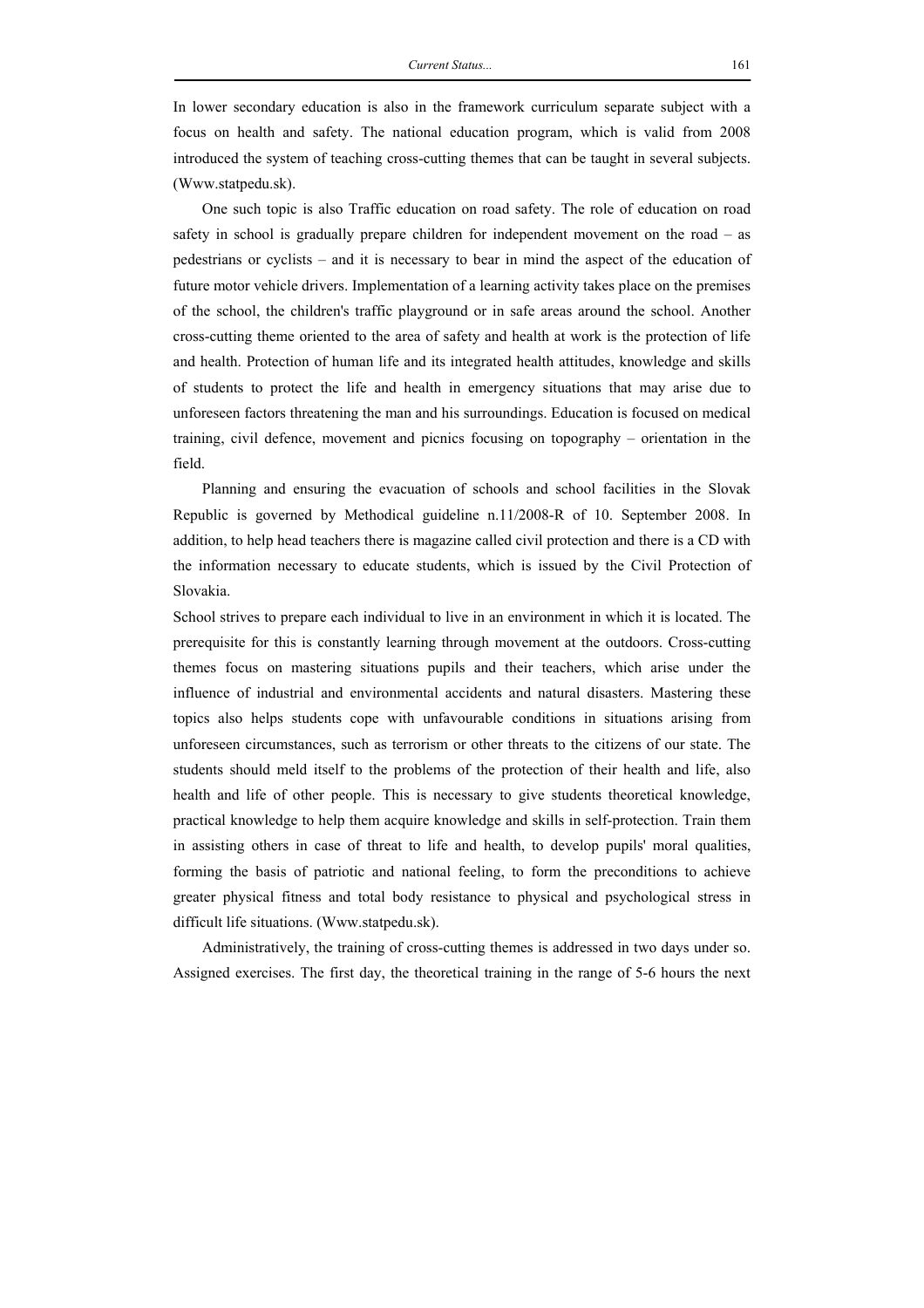day practical training. Purposeful exercise is normally organized twice a year – in the fall and spring. At the primary level, pupils once a year have Didactic games and exercises four times a year in nature. Traffic education as a cross-cutting theme is taught throughout the year in lessons objects where the specified topic of teaching precisely fits. The state educational program based on the school in developing educational curricula. They must also be a section entitled conditions to ensure the safety and health education. This section focuses on the general organizational requirements to ensure the safety and health at work of pupils and teachers of the school:

- ensuring appropriate structures work mode and rest of students and teachers, appropriate teaching mode with respect hygiene learning, healthy learning environment (classes) and other school premises under current technical and sanitary standards – equivalent luminosity, temperature, silence, cleanliness, ventilation, sanitary premises equipment, adequate size of seating and furniture work.
- Important is proper dietary and drinking habits of students (by age and individual needs of pupils and teachers).
- Health and Safety provides active protection against accidents of students, availability of first aid material and human terms, including doctors, and other specialists.
- it is necessary to enforce the prohibition of smoking, drinking and use of other harmful substances in and around the school and a significant indication of any dangerous objects and parts of premises and regular security check.

Directive to ensure the health and safety of pupils at the school must develop a school director. In drawing based on the Act 245/2008 Coll. on education and on amendments to certain laws, as amended, Act 124/2006 Coll. as amended by Act 309/2007 Coll. and Act 140/2008 Coll. About OSH, Ministry of Education Decree no. 320/2008 Coll. about the primary schools.

At lower secondary level, the issue of human security is concentrated in five subjects: chemistry, physics, engineering, world of work and physical education.

Most at this stage are discussed issues of safety and health at work in chemical laboratories and related general legislation. Therefore, the Ministry of Education, Science, Research and Sport of the Slovak Republic, State Institute of Vocational Education and National Institute prepared a teaching aid in the form of publications: "Safety at work with chemical agents for primary and secondary schools – Guidance material to certain legal and technical aspects of the implementation of school chemical experiments. This publication is intended to contribute to solving accumulated problems related to compliance with the new safety rules when working with chemical agents in primary and secondary schools. In this course syllabi appear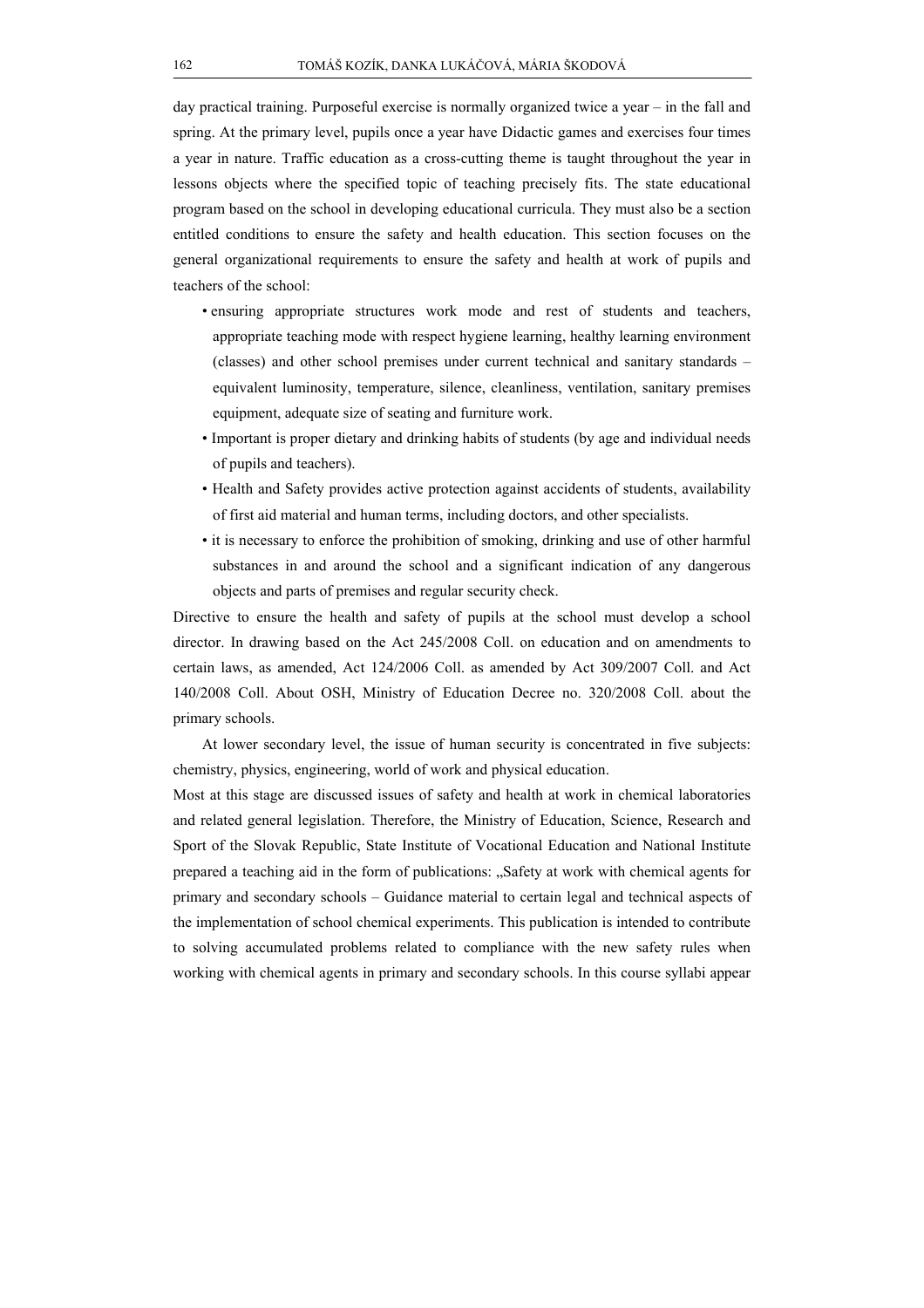two themes focused on work safety: safety rules during experimentation and safety of electrical appliances. The subject Technology also includes theme focused on the principles of safety for electrical equipment and effects of electric current on the human body.

The subject world of work contains safety and hygiene standard classification: able to use working environment and maintain order during the work, to comply with occupational safety and hygiene. Most organizational instructions for building object regarding safety includes PE and Games: safety and injury prevention in different types of physical activity.

Teacher training in OSH.

On teaching faculty, student teachers become familiar with the tasks and role in health and safety subjects and curricula for teaching practice. Isolated object that its content would include OSH in primary schools in a broader context and also with regard to the analysis of practical experience, but not in the curricula of teacher colleges.

We believe that teaching in higher education curricula should familiarize prospective teachers with areas such as – Education Law 245/2008, Decree No. elementary school. 322/2008, the resulting internal rules of the school, school rules, rules of health and safety in laboratories (each for its subject), pre-medical first aid, fire alarm directives, organizational rules of the school, safety school project, school records accidents. It is important that prospective teachers and practicing teachers also knew perfectly working practices in teaching and learning process and thus prevent the development of dangerous incidents or accidents. In teaching practice in primary schools is renewing and expanding knowledge of students and teachers handled by two forms:

#### a / own activity of school leading

Educators' schools after studying the regulations and available literature, after becoming aware of the information available on the internet, and if based on their own knowledge and experience, will prepare educational texts for teachers, with which teachers will introduce their students.

#### b / Participation in seminars organized

Teachers are participating in seminars, which are organized by state institutions. Content of topics of seminars are mostly aimed at brokering information from the amended ordinances and regulations, in the form of lectures activists. Frequent occurrence of these seminars is that lecturer in his speech focuses on the risks that are involved in organizing various school activities and the consequences that may affect teacher or school if the following events occur adverse event. Often under the influence of these courses, teachers and schools to withdraw from preparing and organizing additional activities for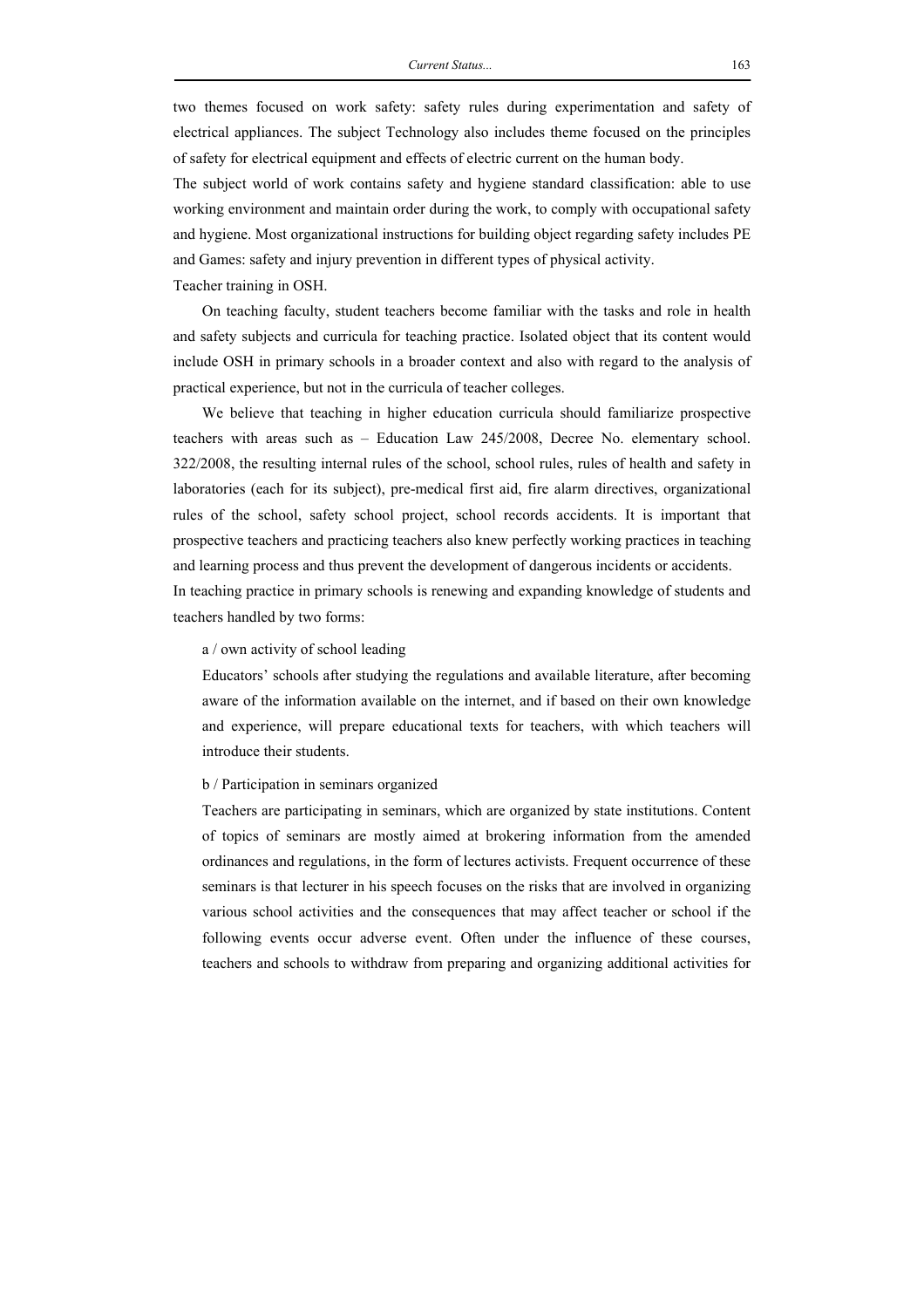pupils in excess of school curricula because of the prevention of a possible consequence of a security event.

Schools, despite what was said, implement programs aimed at raising pupils' safe life. While teachers use a variety of motivational and activating teaching methods and forms such as: work focused on artistic or literary expression of students in the subject area, which are also applicable to the hours of ethics or civics.

Interpretation of security issues to avoid a teacher in organizing educational trips, educational excursions or outings. Prior to any event with the head teacher must give its consent thereto in writing and approved events. Given that these activities take place outside the school premises, the parent of a special form expresses approval or disapproval of student participation in school events.

Similarly, guidance on safe behaviour of students is required prior to entering students in specialized classrooms such as gym, school workshops, computer lab, chemical and physical laboratories, kitchen and others. Students prior to the operation of these facilities are familiar with the rules of conduct in these classrooms. These rules are placed in classrooms in conspicuous places.

Other safety education activities. Several schools in order to increase the safety of their students at school are involved in the project Safe School. The project is based on monitoring pupils with camera system at arrival and departure from school with possible access pupils' parents to control via Internet. (Www.bezpecnaskola.sk). Another project called Safe kindergarten is focused on traffic education and transport and is addressed especially to kindergartens. (Www.bezpecnaskolka.sk)

Project Healthy School is focused on promoting healthy lifestyles, particularly in relation to eating habits, exercise in the fresh air, sport-related, the personal and social hygiene. (Www.minedu.sk – Development project in the Regional Education).

# **Conclusion**

Education for healthy and safe lifestyles of individuals begins in the preschool child. Responsibility for its successful implementation belongs in the first place especially to parents of children and then, in the second place, to their teachers. The school system of the Slovak Republic is a space for educational treatment for primary school pupils towards learning of the habits necessary for safe behaviour in educational and personal activities at school and outside of school. An open question is whether this system is sufficient in content and method of the execution and if also educators who provide this training are well prepared for the